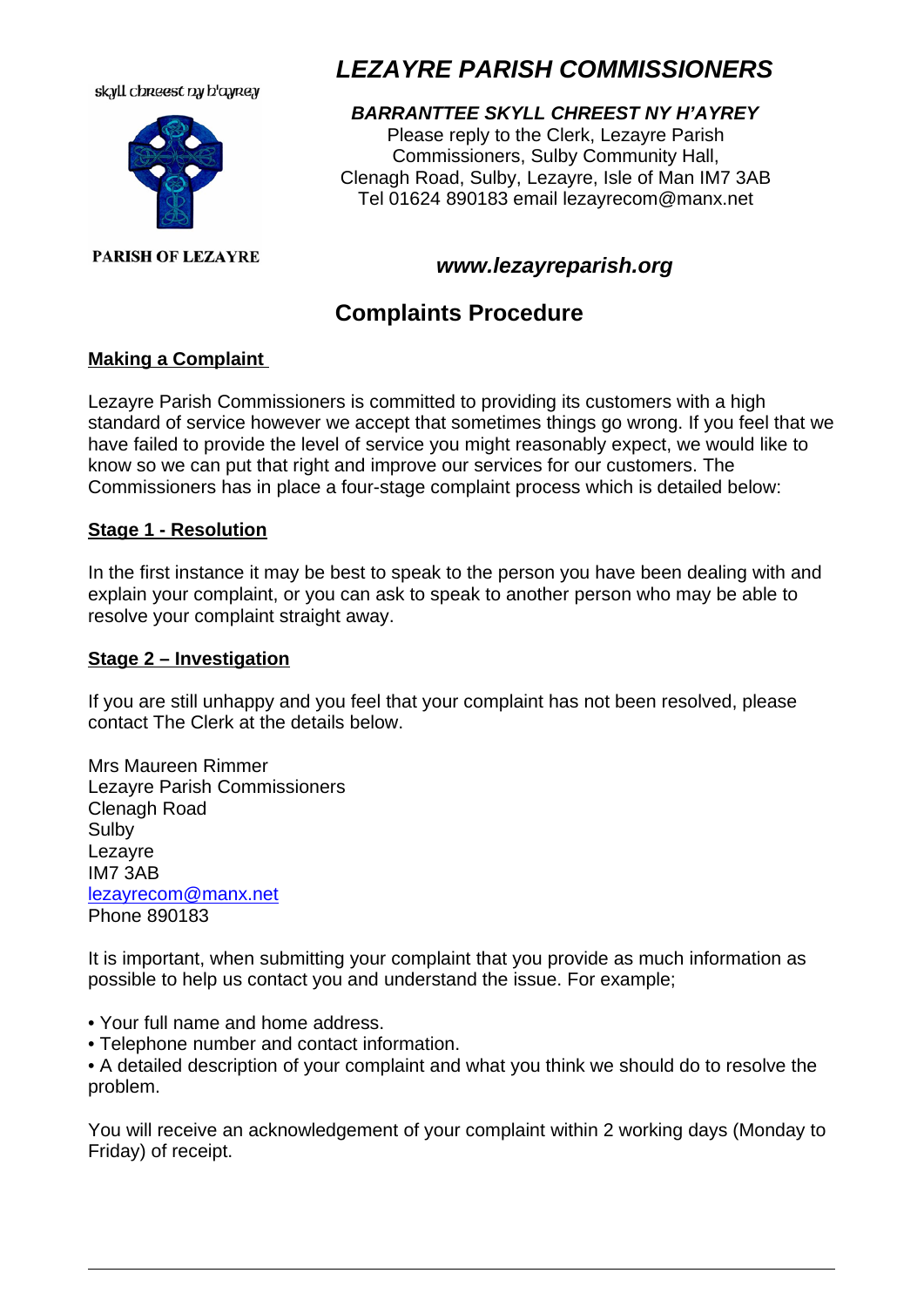Where possible we will deal with your complaint within 20 working days (Monday to Friday) However, if this is not possible, we will contact you to let you know the expected time frame for a response.

If your complaint is about The Clerk, please go straight to Stage 3.

#### **Stage 3- Review**

If at the end of the process you are still not satisfied with the way the matter has been dealt with, please write to the Chairman at the following address who will arrange for the matter to be reviewed.

The Chairman Lezayre Parish Commissioners Clenagh Road Sulby Lezayre IM7 3AB

You will receive an acknowledgement of your communication within 2 working days (Monday to Friday) of receipt.

Where possible we will deal with the review within 20 working days (Monday to Friday) however if this is not possible, we will contact you to let you know the expected time frame for a response.

#### **Stage 4 – Consideration of the Tynwald Commissioner for Administration**

If you remain dissatisfied with the way in which the Commissioners has handled and reviewed your complaint, under the provisions of the Tynwald Commissioners for Administration Act 2011 you may write to the Tynwald Commissioner for Administration for his consideration of the matter.

The Tynwald Commissioner will consider a complaint made no more than 6 months after a final decision of the matter was received by the complainant from the Commissioners.

Your complaint must be made in writing and sent using either of the following methods: Email: ombudsman@parliament.org.im By Post: Tynwald Commissioner for Administration Office of the Clerk of Tynwald Legislative Buildings Finch Road **Douglas** Isle of Man IM1 3PW

Information regarding the remit of the Tynwald Commissioner for Administration can be found via the following link: http://www.tynwald.org.im/about/TCA/Pages/default.aspx